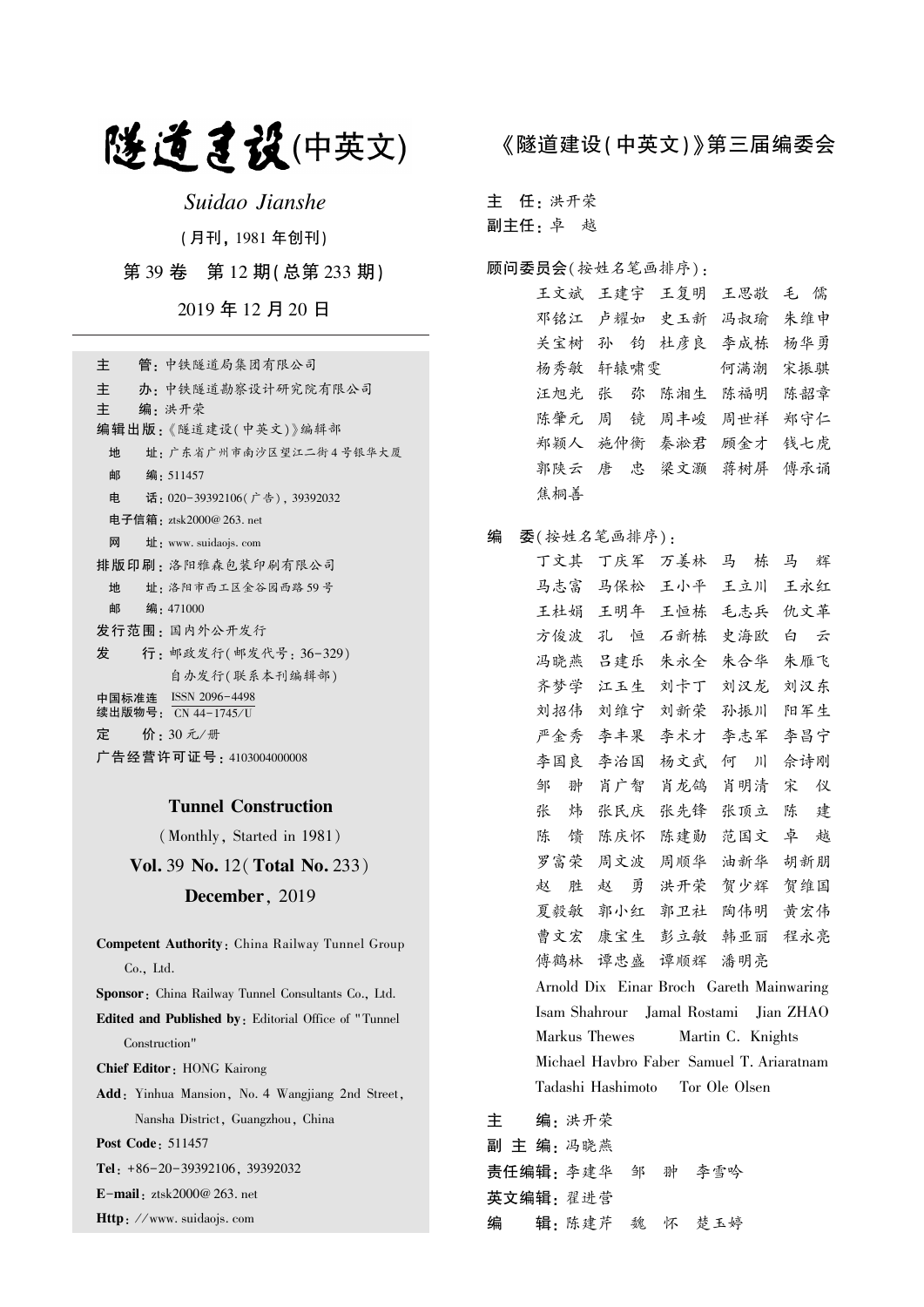# 《隧道建设 (中英文)》第四届理事会组成人员名单

名誉理事长: 梁文灏 (中国工程院院士)

理 事 长: 唐 忠(中铁隧道局集团有限公司总经理, 中国土木工程学会隧道及地下工程分会理事长)

副 理 事 长:洪开荣(中铁隧道局集团有限公司总工程师,中国土木工程学会隧道及地下工程分会秘书长) 严金秀 ( 中铁科学研究院有限公司副总经理, 国际隧道协会主席, 中国土木工程学会隧道及 地下工程分会副理事长)

## 常务理事: (排名不分先后)

广州地铁设计研究院股份有限公司 上海市隧道工程轨道交通设计研究院 中国电建集团华东勘测设计研究院有限公司 中铁第六勘察设计院集团有限公司隧道设计分公司 中铁二局集团有限公司 上海隧道工程有限公司 中建南方投资有限公司 中铁六局集团有限公司交通工程分公司 中铁工程装备集团有限公司 中铁隧道股份有限公司 中铁隧道集团一处有限公司 中铁隧道集团二处有限公司 中铁隧道局集团路桥工程有限公司 盾构及掘进技术国家重点实验室 中铁工程服务有限公司

#### 理 事: (排名不分先后)

中铁二院工程集团有限责任公司 **AECOM** Asia Company Limited 中铁一局集团有限公司 中铁十六局集团有限公司 中国水利水电第七工程局有限公司 中国水利水电第十四工程局有限公司 常州金土木工程仪器有限公司 中铁十六局集团第五工程有限公司 中铁二十二局集团第五工程有限公司 中铁隧道集团三处有限公司 中铁隧道局集团建设有限公司 中铁隧道局集团有限公司市政工程公司

史海欧 (总工程师) 曹文宏(副院长兼总工程师) 闫自海(隧道工程室主任) 贺维国 (总工程师) 马 辉(科学技术部部长) 李 波(总经理) 肖龙鸽 (中国建筑基础设施部总工程师) 齐春杰 (副总经理兼总工程师) 赵 华(副总经理) 胡新朋 (副总经理兼总工程师) 易国良 (总经理) 李志军 (总工程师) 曹保利 (总工程师) 陈 馈 (党工委书记兼常务副主任) 章龙管(副总经理兼总工程师)

喻 渝(副总工程师) 沈鹏搏(高级副总裁) 张金夫 (副总工程师) 马 栋 (总工程师) 向 建(总工程师) 和孙文 (总工程师) 杨志余(董事长) 朱卫东 (党委书记兼董事长) 邓启华 (副总经理兼总工程师) 覃正杨 (总经理) 莫智彪 (总工程师) 张 辉(总工程师)

秘 书 长: 卓 越(中铁隧道局集团有限公司副总工程师,中铁隧道勘察设计研究院院长)

副 秘 书 长: 李治国 (中铁隧道勘察设计研究院副院长兼总工程师)

- 冯晓燕(《隧道建设(中英文)》期刊副主编)
- 书:谭 畅(《隧道建设(中英文)》理事会秘书) 秘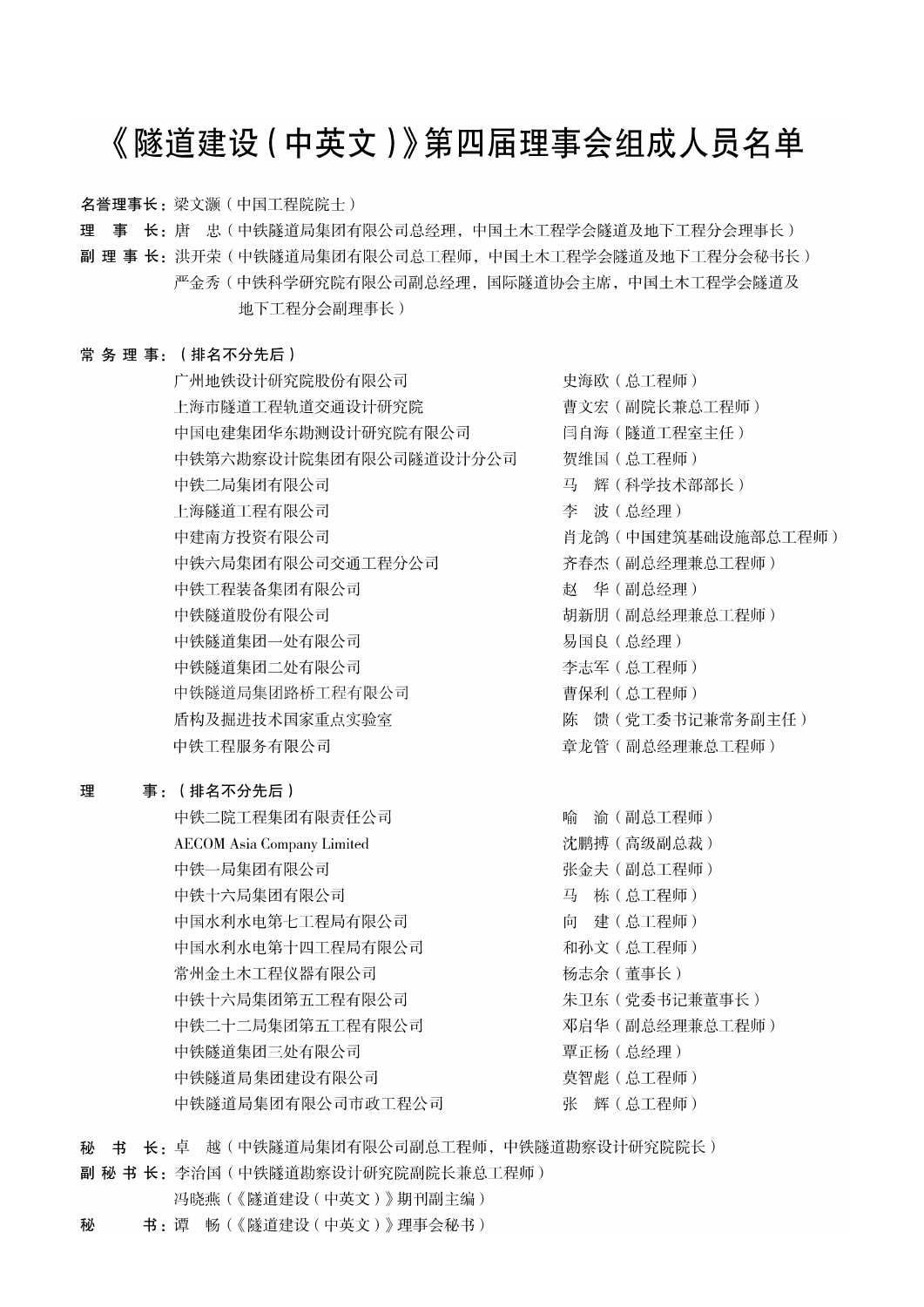# 隧道急设(中英文)

# 第 39 卷 第 12 期 ( 总第 233 期) 2019 年 12 月 20 日

## 目 次

### ·研究与探索·

烟台—大连超长真空水下桥(隧)构想 …………………………………………… 刘子忠, 杜润杰, 张志宇(1923) 基于现场实测的深埋风积沙隧道围岩压力计算方法研究 ……………………………………… 王志杰, 王如磊, 徐君祥, 吴 凡, 李学广, 窦廷明, 李 炜, 张 飞(1931) 含水率差异对膨胀性红黏土隧道施工力学行为的影响……… 叶万军, 崔晨阳, 谢卓吾, 吴云涛, 董西好(1940) 地下厂房高应力区节理岩体爆破开挖松动特性研究 ………………… 吴 亮, 施 明, 向晓锐, 陈 洋(1949) 基于麦克风阵列车辆检测的公路隧道照明控制方法及系统研究 …………………………………………………………… 黎 恒, 杨玉琳, 陈大华, 韦泽贤, 王玲容, 唐文娟(1957) 平面斜交联络通道水平冻结及实测分析 ………………………………………………… 马 俊, 胡导云, 杨 平(1965) 集成 GIS/BIM 的公路隧道数字化管理研究及应用 ………… 程方圆, 姚国明, 奎永才, 王建华, 赵秀清(1973) 淤泥地层中压入式沉井挤土效应的有限元分析 ……………………… 易 琼, 廖少明, 朱继文, 徐伟忠(1981) 基于有效接触应力的大张开量盾构隧道密封垫防水性能分析 …………………………………………………………………… 李 拼, 谢宏明, 何 川, 周子扬, 王士民(1993) 八达岭长城站小净距三洞隧道中岩柱受力特性与支护优化研究 …… 耿建仪, 梁志辉, 杨新安, 王 斌(2000) 基于云模型与 D-S 证据理论的盾构施工隧道管片上浮风险评价 ……………………………………………… 汤扬屹, 吴贤国, 陈虹宇, 陶妍艳, 王 虎, 曾铁梅, 张立茂(2011) ·规划与设计· 双护盾 TBM 在青岛城市轨道交通工程中的应用与实践 ………………………… 林 刚, 史宣陶, 陈 军(2020) 基于非线性规划的综合管廊断面尺寸设计优化 …… 王俊岭, 钟敬康, 杨明霞, 魏江涛, 冯萃敏, 魏 胜(2030) 铁路隧道巨型溶洞稳定性评估与施工防护棚架设计 …………………………… 孙亚飞 , 王 军, 于明洋(2036) 中间风井内盾构隧道管片局部拆除方案研究 ……………………………………………………… 张海涛(2043) 天台山隧道陡坡双斜井有轨运输系统设计与优化…………… 罗 刚, 潘少康, 杨磐石, 周 佳, 刘 畅(2050) ·施工技术· 玉磨铁路新平隧道穿越密集断裂带施工关键技术 ………………………………………… 赵前进, 李敬伟(2058) 高速铁路隧道有毒物质环境下修建技术研究 ………………………………………………………… 俞 峰(2067) ·施工机械· 超大直径泥水盾构软土地层推力、转矩分析与计算 …………………………………………………………………………王 凯, 孙振川, 牛紫龙, 王国安, 李凤远, 张 兵(2074) 双护盾 TBM 滚刀磨损及换刀判定案例分析 …………………………… 翟乾智, 周建军, 李宏波, 王利明(2081) ·消息· 241 项工程荣获中国建设工程鲁班奖 ……………………………………………………………………………………………… (1948) 鹿岛建设开发盾构掘进管理可视化系统"KaCIM′S" ……………………………………………………………………………… (1956) 深中通道首节约 6 万 t 钢壳沉管完成浇筑并纵移成功 …………………………………………………………………………… (1992) 世界最大水下铁路盾构隧道———佛莞城际铁路狮子洋隧道贯通………………………………………………………………… (2035) 《全球工程前沿 2019》报告发布 …………………………………………………………………………………………………… (2049) 国内首台中心螺旋出渣双模盾构顺利通过验收…………………………………………………………………………………… (2057) 广告目次……………………………………………………………………………………………………………………………… (2087) 《隧道建设(中英文)》第 39 卷(2019 年)总目次………………………………………………………………(• Ⅰ•)

期刊基本参数: CN 44-1745/U ∗ 1981 \* m \* A4 \* 166 \* zh+en \* P \* ¥ 30. 00 \* 3 000 \* 20 \* 2019-12